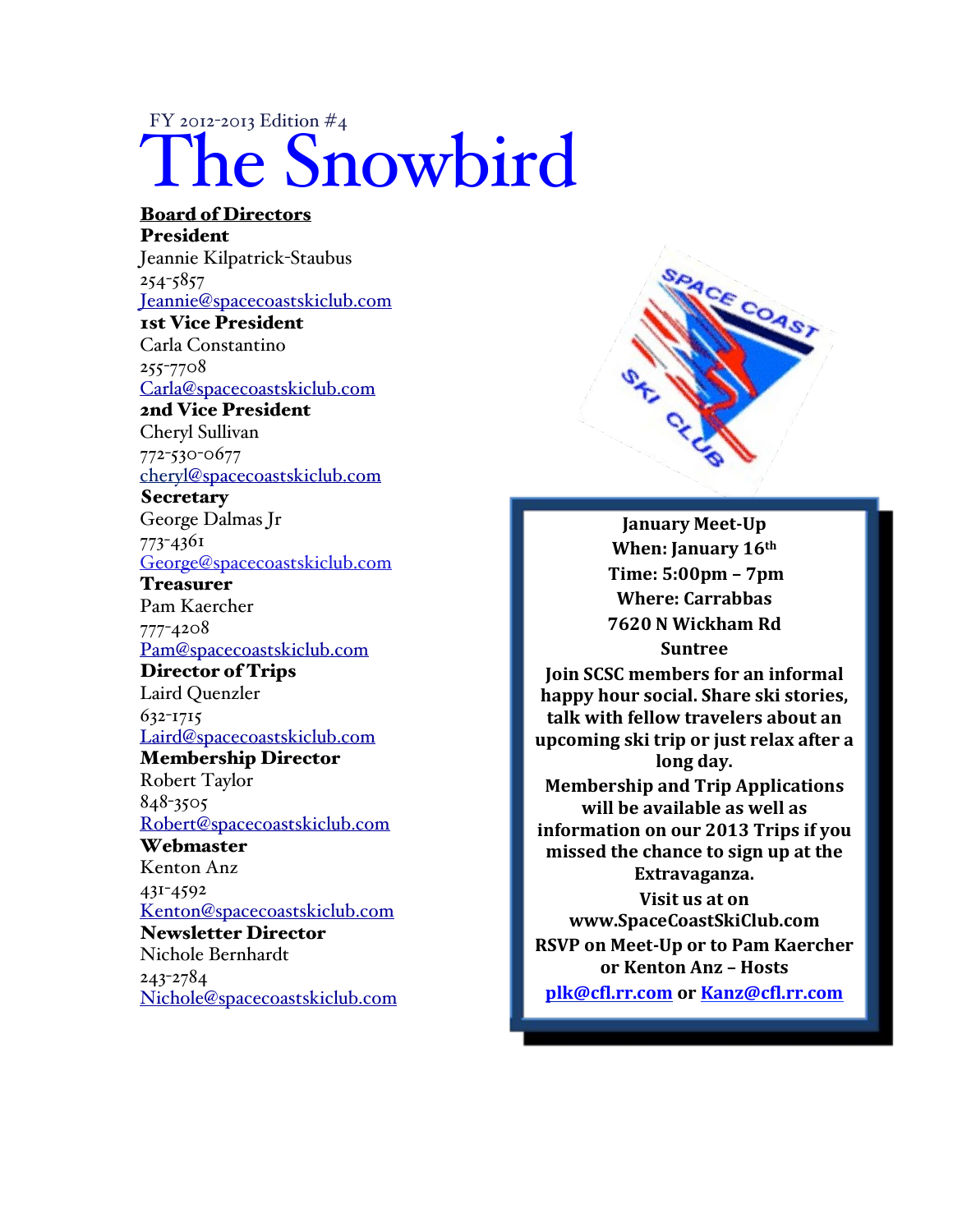#### President's Message

#### Happy New Year!

I hope that all of you had a wonderful holiday season filled with special times with family and friends! Our club had a lovely party on December 8 organized by the tireless Cheryl Sullivan. The food and fellowship were outstanding and Cheryl did an excellent job pulling it all together. Thanks to all those who brought donations for Toys for Tots and the Sharing Center.

As December wound to a close, snow was falling out west at each of the resorts our club will visit this ski season. Conditions are spectacular from California to Wyoming to Montana to Idaho with fresh powder on every slope. Trip details are being finalized but there are still a few openings if you act quickly to secure a spot. Call a trip leader today!

See you on the slopes! Jeannie Kilpatrick-Staubus

**A'huge'Thank'You'to'our'2nd'V.P.'Cheryl'Sullivan'for'organizing'the'very' successful Holiday Party** See pictures on web home page.



**Time to renew your club membership!!** Club membership year runs from May 1st to April 30th. If you have not recently renewed your membership, download a membership application and send it in!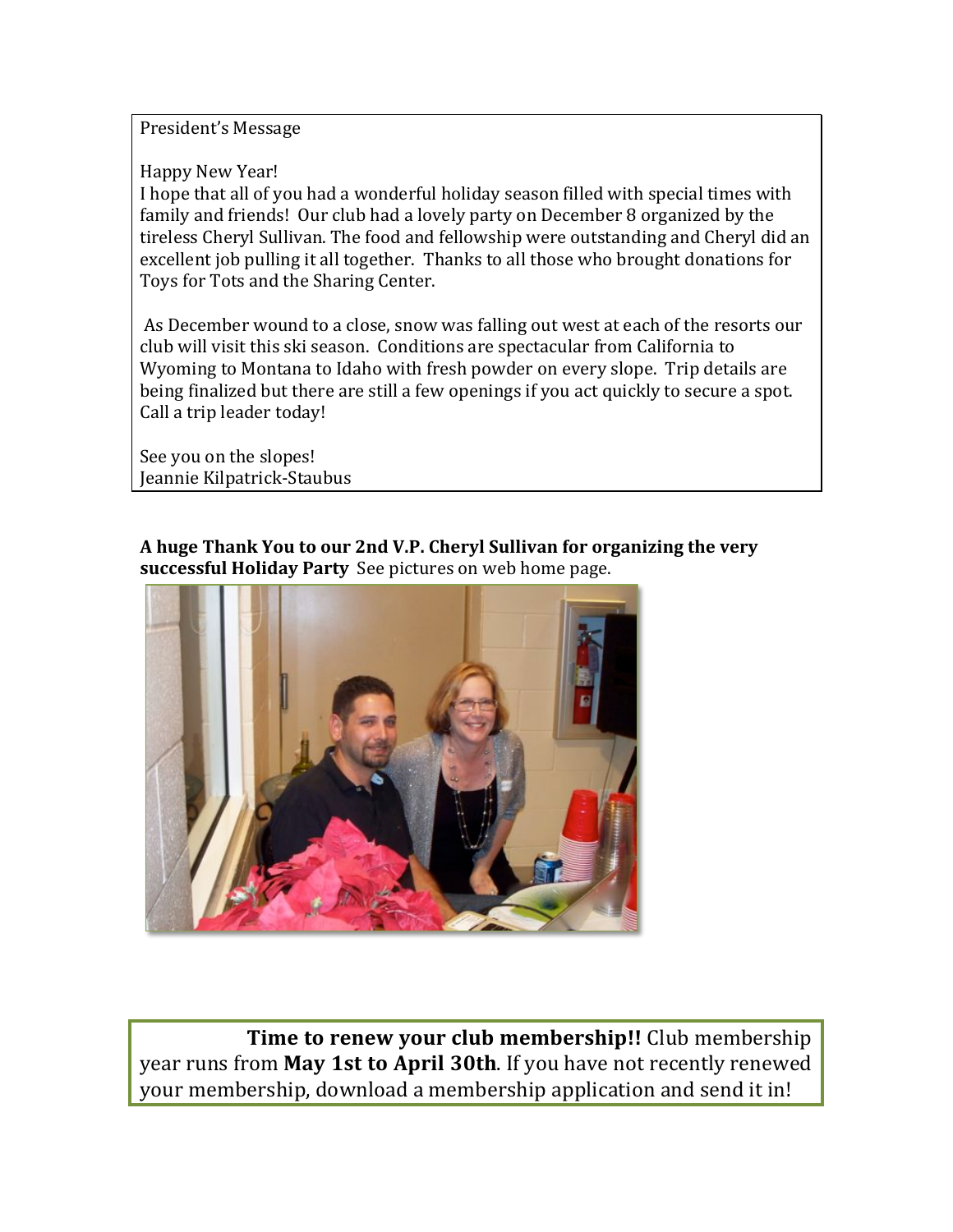## From October 2012 National Ski Club Newsflash

#### NORTH LAKE TAHOE SHUTTLE TO BE TRIED THIS SKI SEASON

The North Lake Tahoe Truckee Coordinated Ski Shuttle will launch as a pilot program this winter, running December 22 to March 31 -- but only on weekends and holiday weeks for a total of 46 days -- carrying passengers to and from area ski resorts free of charge. The shuttle will have six buses along with the two buses from Truckee's Donner Summit Shuttle in its fleet, with each having a minimum of 35 seats and room for carry-on equipment. For more information, call 530-546-2912.

#### SUMMIT GROUP PURCHASES UTAH'S POWDER MOUNTAIN

Summit Group, an organization known for its events and cruises with bigname speakers, and which is backed by deep-pocket investors, has purchased Utah's Powder Mountain near Ogden. Summit Group sponsors the Summit Series an annual invitation-only leadership conference with speakers like Mark Cuban, Richard Branson, and Ted Turner. It has also invested in Internet startups like the taxi service Uber and has raised money for environmental causes. Powder Mountain is known for its huge, but largely underdeveloped ski terrain. Now they plan to turn Powder Mountain into an "alpine Bohemian village" for innovative business thinkers. Whatever that means exactly is up for speculation.

#### IS CUSTOMIZED AIR TICKET PRICING IN OUR FUTURE?

The Far West Ski Association reports that the airlines are experimenting with  $\blacksquare$ a new way to sell tickets and personalize prices to win back customers from comparison websites such as Travelocity and Orbitz. The International Air Transport Association, which represents airlines throughout the world, is promoting the idea to start next year as a way to customize ticket pricing, including fees for luggage and seat assignments. Airlines would ask shoppers for personal information, including membership in frequent-flier programs, travel history or use of a credit card, as they do at a specific airline site, then tailor a ticket price for each passenger, pricing items such as meals, extra legroom or expedited boarding. The experiment is scheduled to begin early next year -- perhaps to be adopted by 2016.

#### BRUCE WILLIS GIVES AWAY SOLDIER MOUNTAIN

Actor Bruce Willis donated his Soldier Mountain Ski Resort in Fairfield, Idaho, to a non-profit organization to ensure a better future for the area. The Fairfield community came together, established the SMSA organization to assure its continued success. Willis had owned the 1,150 acre resort with three lifts for over 20 years.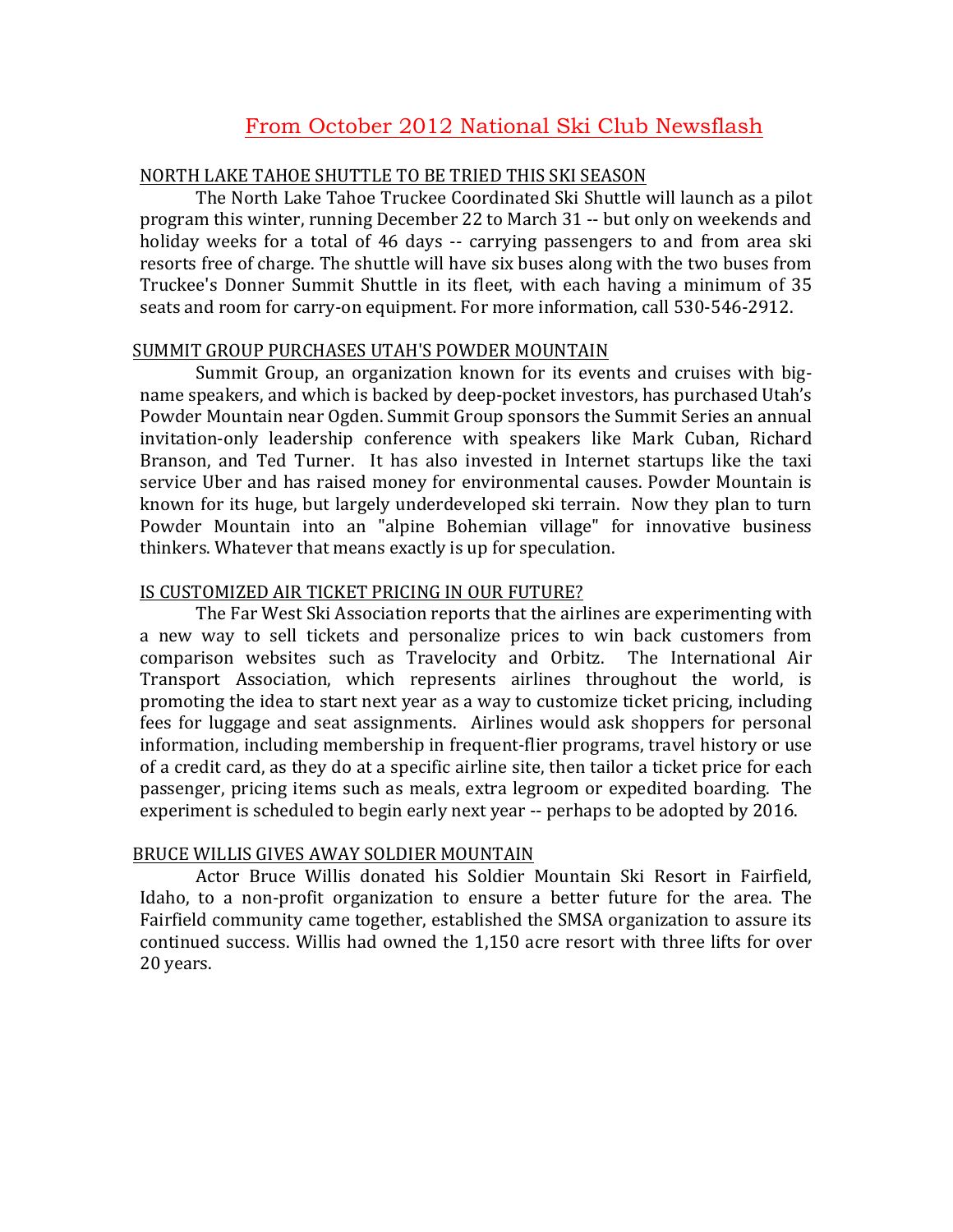Trip deadlines have passed, but several trips still have available spots open, **please'contact'trip'leader'to'inquire'about'availability'and'updated'pricing.** Details can also be found on the club's website **www.spacecoastskiclub.com**

> Heavenly/Lake Tahoe Florida Ski Council Trip January  $26<sup>th</sup>$  – February 2, 2013 http://scacecoastskiclub.com/2013Heavenly.htr Pam!Kaercher 144 Island View Drive Indian Harbour Beach, FL 32937 Email – plk@cfl.rr.com Phone – 321-298-7086 (cell)

Jackson Hole, Wyoming February 2-9, 2013 www.spacecoastskiclub.com/2013JacksonHole.htm. Brice Crossley PO!Box!361935 Melbourne, FL 32936-1935 brice@spacecoastskiclub.com

BIG SKY, Montana Florida Ski Council Trip February 22- March 1, 2013 http://spacecoastskiclub.com/2013BigSky.htm Debbie Ashworth 2910 Summer Isles Court Kissimmee, FL 34746 407-415-7387 Debbie@spacecoastskiclub.com

Schweitzer Mountain Resort, Idaho March 9-16, 2013 www.spacecoastskiclub.com/2013Schweitzer.htm **Brice Crossley** PO Box 361935 Melbourne, FL 32936-1935 brice@spacecoastskiclub.com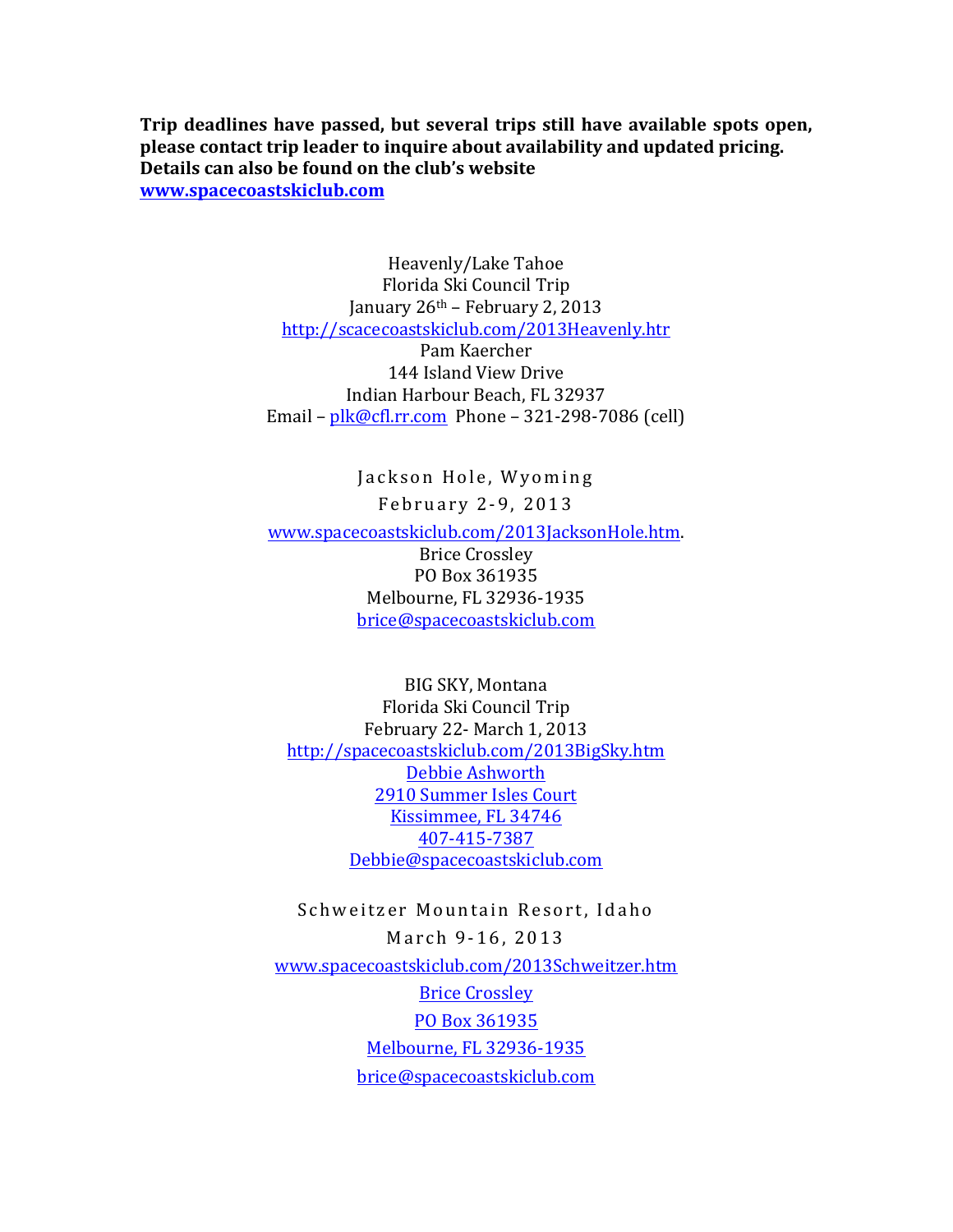Africa Safari May 9-24<sup>th</sup> 2013 www.spacecoastskiclub.com/2013SouthAfrica.htm.! Clair Quenzler 104 Riverside Unit 401 Cocoa, FL 32922 321-431-7638

clair@spacecoastskiclub.com

We are almost full on the African trip we still need a female roommate . We have over 30 very excited travelers ready to go to Africa....join us!



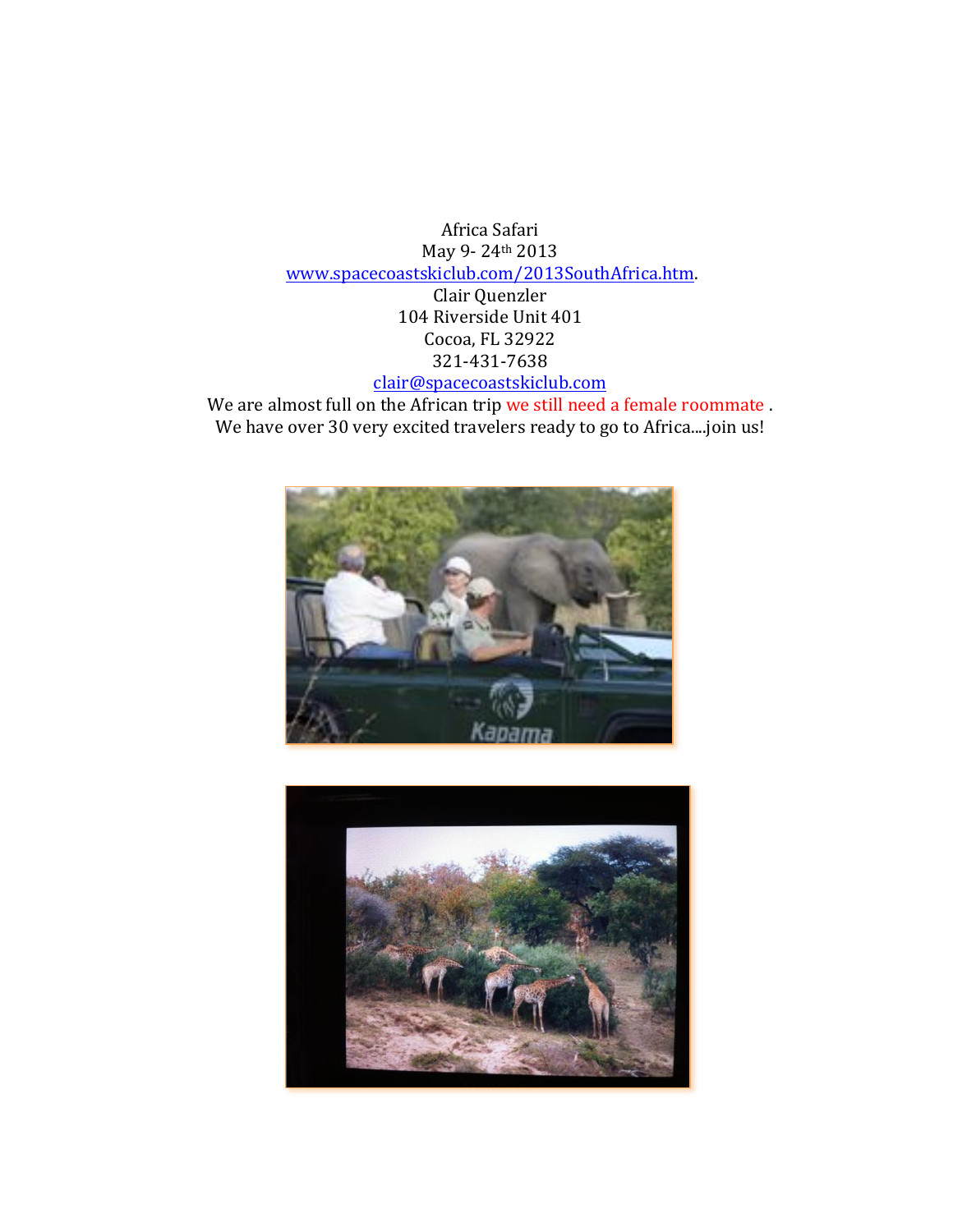

NEW YORK CITY JULY 3-8, 2013 5 Nights

They say it's all about location and they're right. Milford Plaza Hotel is located in the heart of Manhattan with the Theater District at our front door. Broadway is steps away offering renowned shows like Wicked, Lion King, Jersey Boys, and Bring It On. Lincoln Center offers ballet, orchestra music and jazz from around the world. No where on earth are entertainment choices this endless! Some of the greatest tourist attractions are in the Big Apple: Central Park, Statue of Liberty, Empire State Building, Rockefeller Center, Radio City Music Hall and Grand Central Terminal. Countless museums of every imaginable venue from art to history will beckon you. Numerous acclaimed restaurants are close by such as Carmine's and Sardi's. Try getting up early to view taping a national morning show or be part of a late night show studio audience. Should we mention retail therapy? The crème de la crème stores are on Madison Ave but Fifth Avenue is unrivaled as the most popular shopping area while completely unique and offbeat shops can be found in SoHo and Greenwich Village. And when you want a break, find one of a hundred Irish Pubs to hang and enjoy New Yorkers at their best; Irish or otherwise! The Subway is a short walk to the corner so getting anywhere will be convenient. The Milford Plaza Hotel address is 1 Times Square at 7th Ave and 42nd Street. Need we say more?

The Milford has been completely renovated. The unique three-story, glassenclosed lobby design and illuminated grand staircase flanked by see-through elevators provides an unsurpassed welcome. All guest rooms have been redesigned with beautifully appointed custom furnishings. There is the SCENE Lobby Bar, the HALO Roof Top Lounge and Yet-to-be Named Restaurant. Full Concierge Services are available. There is a 24-hour Fitness Center and the hotel is  $100\%$  non-smoking.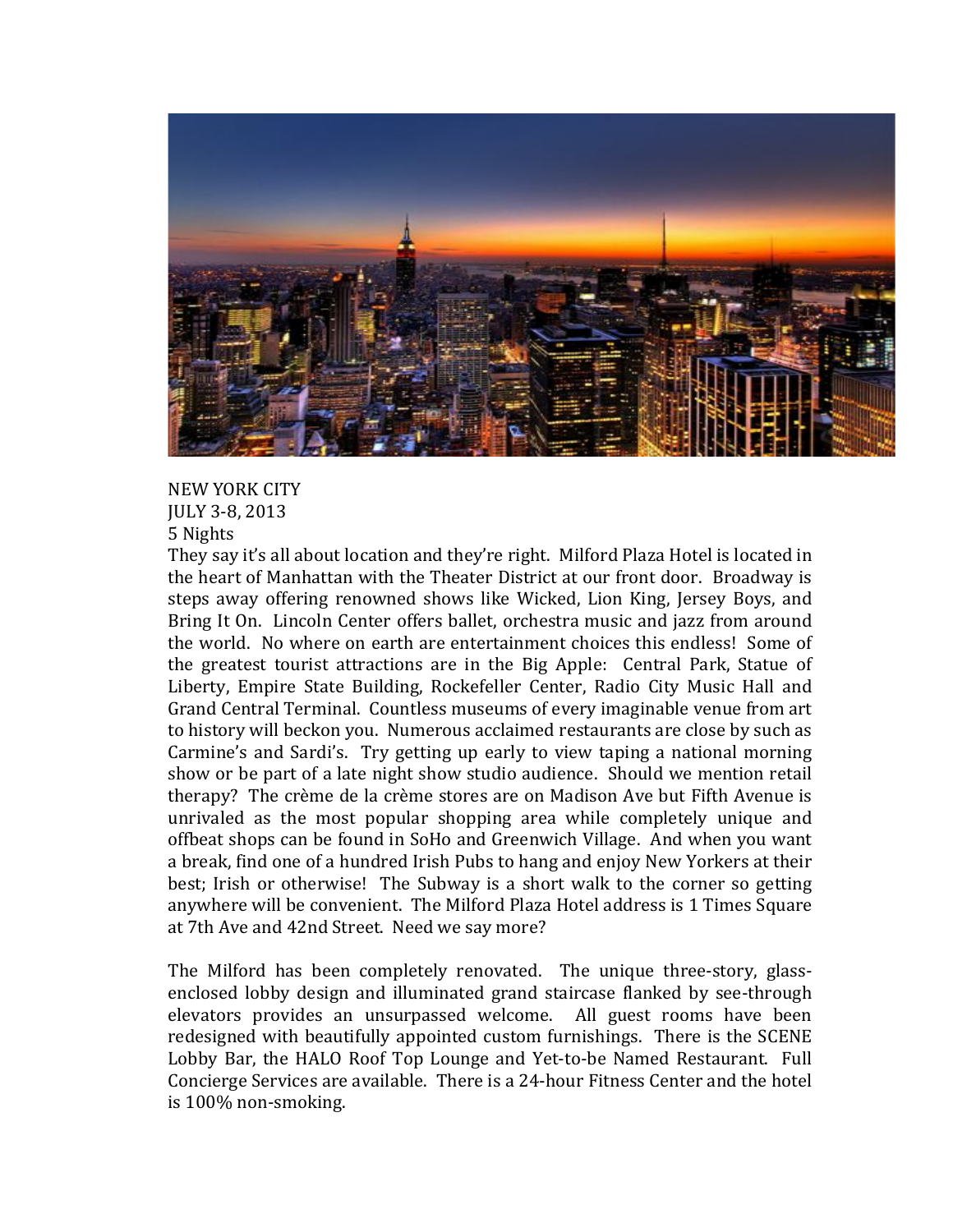#### 1 QUEEN BED or 2 DOUBLE BEDS  $$1,100$  to  $$1,400**$

PRICE WILL INCLUDE:

- Air between Orlando and New York
- Transfer from the airport to downtown NYC and return in private motor coach
- 3-hour circle line cruise around Manhattan island
- 5 night's accommodations at the First Class Milford Hotel
- Porterage of one piece of luggage per person

Deposit: \$300 per person with trip application \*\*Airfare not finalized

Make check payable to: SPACE COAST SKI CLUB Mail trip application and check to:

> Pam Kaercher 144 Island View Drive Indian Harbour Beach, Florida 32937 321-777-4208 (home) 321-298-7086 (cell) pam@spacecoastskiclub.com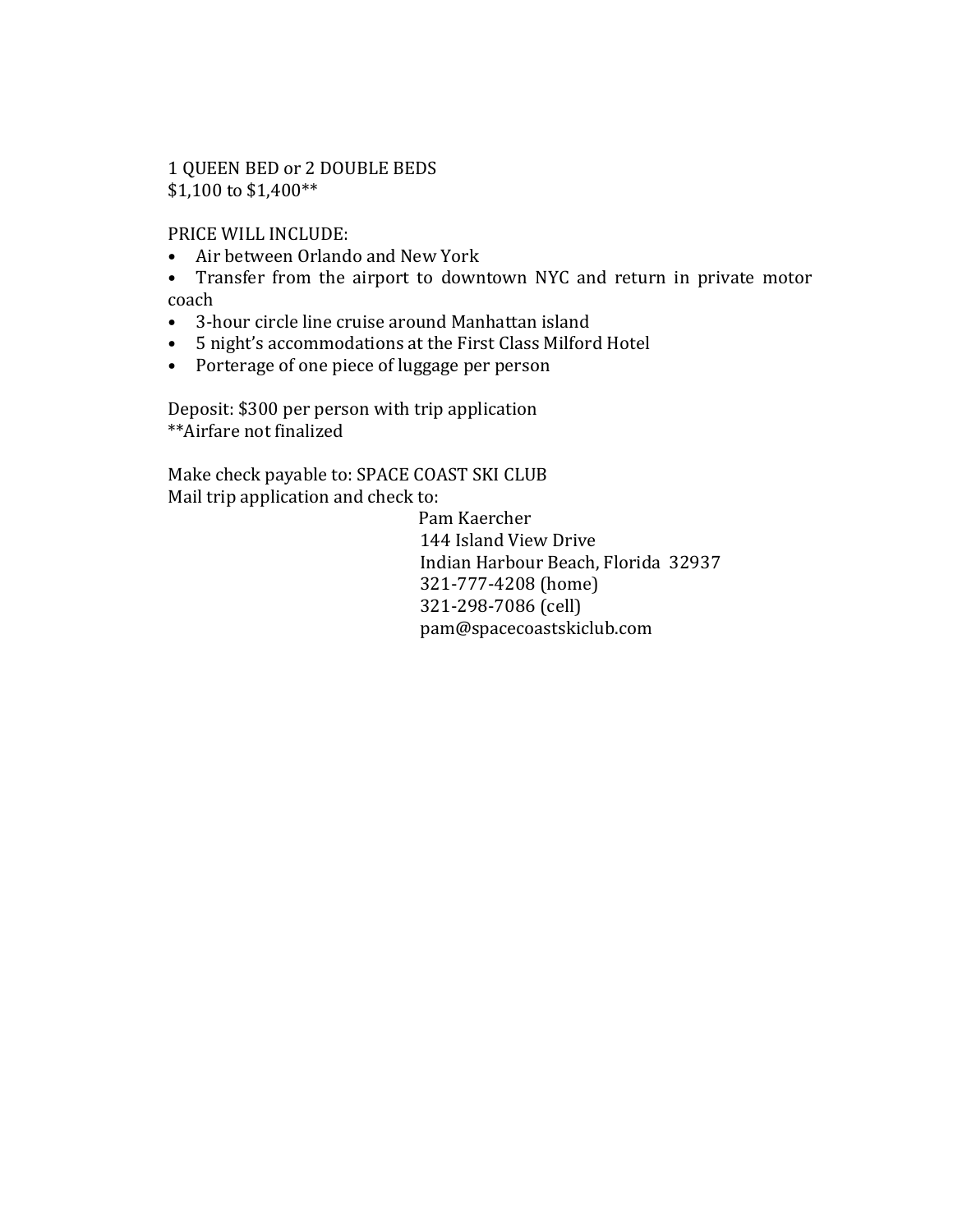



Garmisch-Partenkirchen Partnach Gorge

#### **GARMISCH/MUNICH/BERLIN'in'MARCH'2014**

In early December, Clair Quenzler and I traveled to Bavaria to plan the FSC **trip' in'2014.''While'we' fully'expected' to'enjoy'Garmisch,' it' far'exceeded'our' expectations'and'will'be'a'fabulous'European'destination.''Garmisch'has'it'all'** and is not too small, not too big. To ski, it is a short shuttle from town to the mountain (nice). You can ski the highest point in Germany, the Zugspitze by taking a cogwheel train to the top (wow). For non-skiers, the scenic rail ride with lunch is a scenic excursion as well. The day trips are plentiful and close to Garmisch. Visiting the 1972 ski jump was exhilarating (and a bit scary). We **hiked' Partnach' Gorge' where' a' walkway' is' carved' down' in' the' gorge' itself'** (very cool). Other reasonable-length bus rides will allow you to explore Bavaria with all its charm and appeal.

Getting to Garmisch could not be more convenient. Fly into Munich in less than 2 hours, you are in Garmisch (sweet). After visiting Bavaria, Clair and I went by train to Berlin. We are told that Berlin ranks as one of the most visited cities in Europe. Many club members have never been to Berlin and will be excited to explore the history made within its city walls (both thought) **provoking'and'moving).'**

Details of the entire trip will be forthcoming in the months ahead as we lay the **groundwork'to'make'Garmisch,'Munich'and'Berlin'a'destination'everyone'will'** want to consider. Please know Clair and I are working to put together the best **trip'imaginable!**

Carla Constantino, calico@me.com